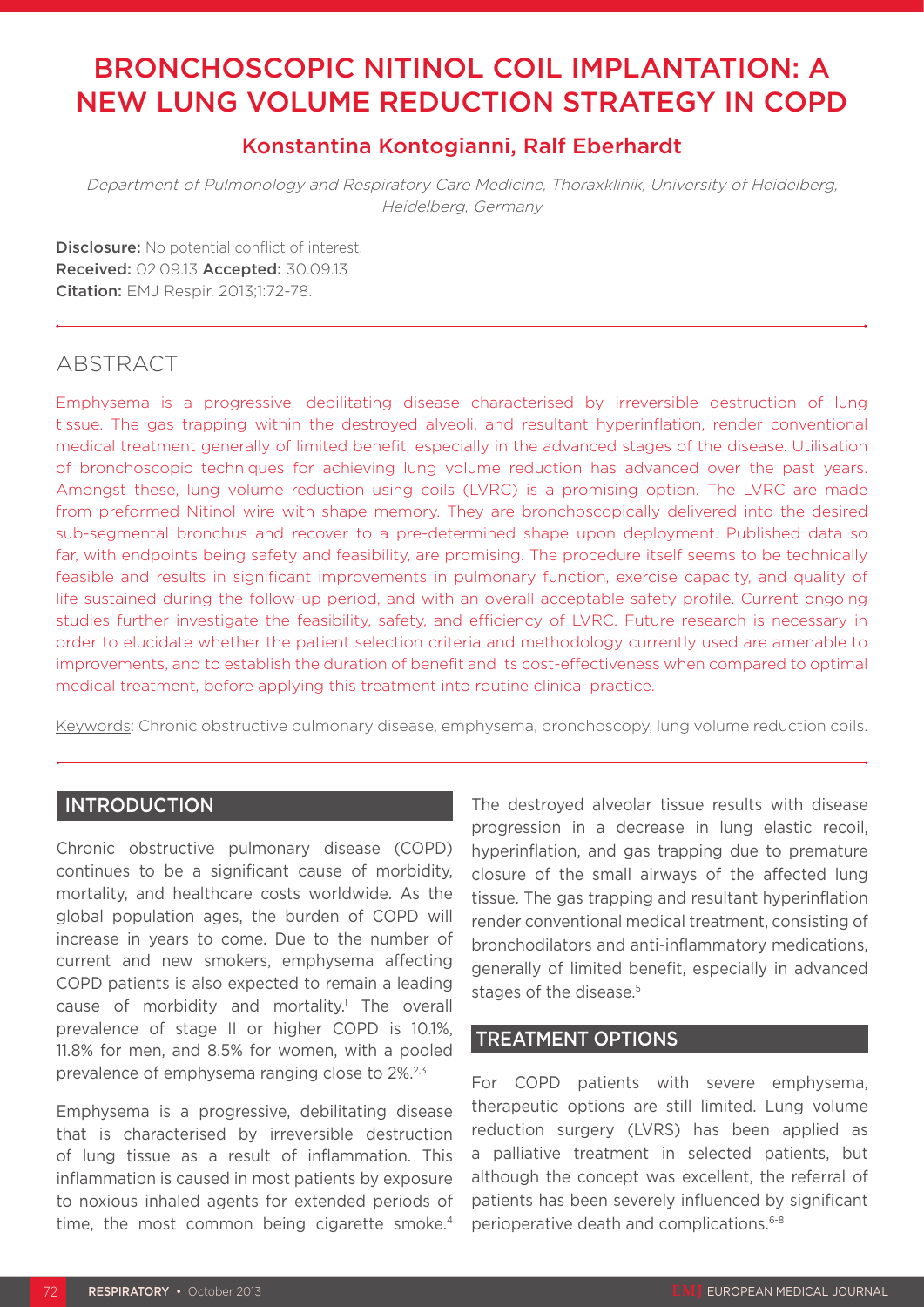Over the past decade, there have been significant improvements in the field of interventional pulmonology, and progress has been made in utilising less invasive techniques for achieving the desired lung volume reduction. Different techniques are currently available. Amongst these endoscopic lung volume reduction (ELVR) treatment methods, the one-way valve placement is the most widespread so far.<sup>9-13</sup> These valves allow air to escape from the distal lung without 'fresh' air entering the segment during inspiration. Total occlusion of the target lobe is desired, and the best results of lung volume reduction are achieved when total atelectasis is evident after the procedure. In order for a patient to be suitable for ELVR with valves, radiologic evidence of an intact fissure, as a marker for lack of collateral ventilation, is required. Absence of intact fissures will inhibit volume reduction of the treated lobe, indicating the need for ELVR treatments that work independently of collateral ventilation.14,15 Treatment with lung volume reduction coils (LVRC) overcomes this limiting factor and might serve as an alternative choice in this specific group of patients. The aim of this review is to quote the ELVR technique by means of LVRC.

# LVRC AND THE LVRC PLACEMENT PROCEDURE

The LVRC are made from preformed Nitinol wire with shape memory (Figure 1a). They are bronchoscopically delivered straight into the desired sub-segmental bronchus and recover to a nonstraight, pre-determined shape upon deployment. A possible mechanism that explains how coils work, is by mechanically bending the airway and compressing the diseased lung parenchyma. In this manner, the coil seems to cause tension in the surrounding tissue, increasing elastic recoil and possibly redirecting air to healthier portions of the lung. LVRC exist in three different sizes (100, 125, and 150 mm) to accommodate differently sized airways.

Going through the whole procedure in greater detail, the LVRC placement requires a specific delivery system. This delivery system consists of a guide wire, a delivery catheter, a cartridge, and forceps. First, the airway in the selected segment is identified bronchoscopically and the low stiffness guide wire is advanced into the airway under fluoroscopic guidance. The catheter is passed over the guide wire and aligned with its distal tip at approximately 15 mm from the pleura. The length of the airway is



Figure 1a. RePneu® Lung Volume Reduction Coil. Figure 1b. RePneu® Lung Volume Reduction Coil, straightened in cartridge.

#### Figure 1a. **Figure 1a. Figure 1a. Figure 1a. Figure 1a.**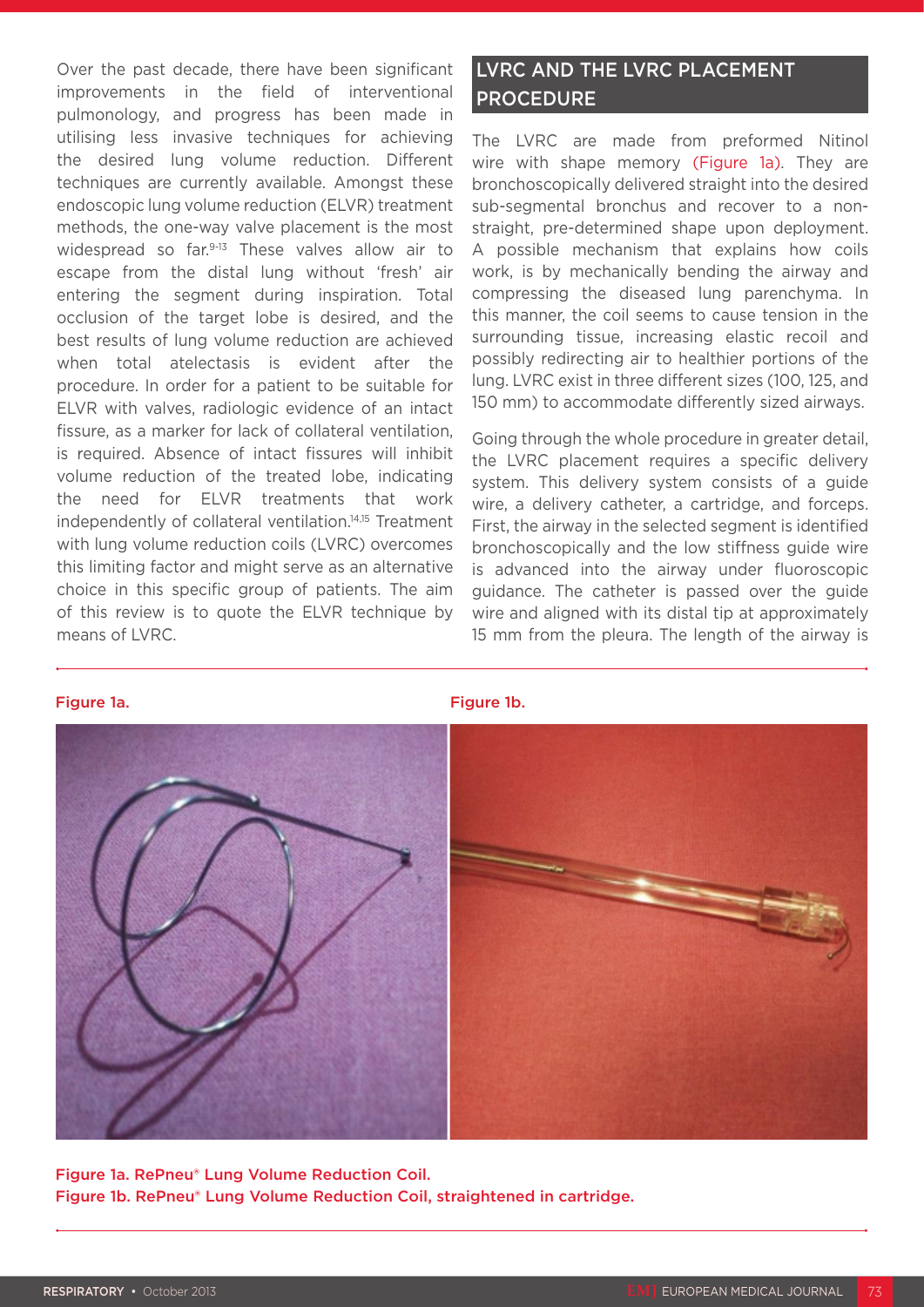measured using radiopaque markers on the guide wire and the desired LVRC length is chosen. The guide wire is then removed and the catheter stays in place. Using the forceps, the endoscopist grasps the LVRC by its proximal end and passes it through the cartridge, which results in the LVRC acquiring a straight form (Figure 1b). The straightened LVRC is then loaded into the distal end of the catheter by coupling the cartridge to the catheter´s hub and the LVRC is then introduced further distally through the catheter with the help of the forceps and under fluoroscopic guidance. Next, the catheter is removed while the proximal end of the LVRC is held in place with the forceps. As the catheter is pulled back, the LVRC assumes its preformed shape, bending the airway and attached parenchyma with it. Finally, the LVRC is released from the forceps and the bronchoscope and forceps are removed (Figure 2). These steps are then repeated in the same sequence for every LVRC to be placed. In the literature, it is mentioned that it is possible to remove or reposition the LVRC by reversing the implantation process.<sup>16</sup> but to our knowledge this can be difficult.

Bronchoscopy can be done under moderate sedation or general anaesthesia according to patient requirements and local practice. Antibiotic prophylaxis according to standard protocols is also



Figure 2. Chest X-ray after bilateral coils insertion. Courtesy of Prof C.P. Heußel.

common, usually for a total of 7 days. Following recovery from anaesthesia patients must stay in hospital for 1-3 days for observation. Possible postprocedural side-effects, so far observed, include mild to moderate haemoptysis, chest pain, cough, pneumothorax, COPD exacerbation, and pneumonia.

### PUBLISHED DATA

LVRC is a relatively new therapeutic approach and published data so far is meagre. In the first pilot study published, Herth FJ et al.<sup>17</sup> included 11 patients with severe predominantly homogeneous (8 patients) or heterogeneous (3 patients) emphysema and incomplete fissures bilaterally, whose most diseased areas were treated by insertion of coils. These 11 patients underwent a total of 21 procedures. Inclusion and exclusion criteria were modelled on the National Emphysema Treatment Trial (NETT) study and are included in Table 1. The primary endpoints were safety and feasibility, and the secondary endpoints were efficacy outcomes. Safety was measured by the analysis of adverse events. Owing to the sequential treatments and operator discretion, all patients had a total followup time of at least 7 and up to 11 months. Each of the 33 adverse events which occurred during the follow-up period, were categorised by severity [mild  $(36%)$ , moderate  $(64%)$ , or severe  $(0%)$ ] and by relationship to device or procedure [not related (42%), possibly related (58%), or probably related (0%)] by the treating physician. Adverse events, rated as possibly related to either the procedure or the device were dyspnoea (10 events), cough (5 events), COPD exacerbation (3 events), and chest pain (1 event). No pneumothorax was noted. Although the study was neither intended nor powered to analyse effectiveness, some interesting trends have emerged, with the predominantly heterogeneous disease group appearing to show substantial improvements in pulmonary function, lung volumes, 6-minute walking test (6MWT), and quality-of-life (QoL) measures.

The study that followed was a prospective cohort pilot study from Slebos DJ et al.,<sup>18</sup> NCT01220908, in which 16 patients were treated (4 unilaterally and 12 bilaterally). This time, the safety and efficacy of LVRC treatment was assessed in patients with severe heterogeneous emphysema, which were followed up for 180 days. Table 1 comprises the inclusion criteria. For safety assessment, all adverse events that occurred were reported. Consequently, they were divided into those occurring during the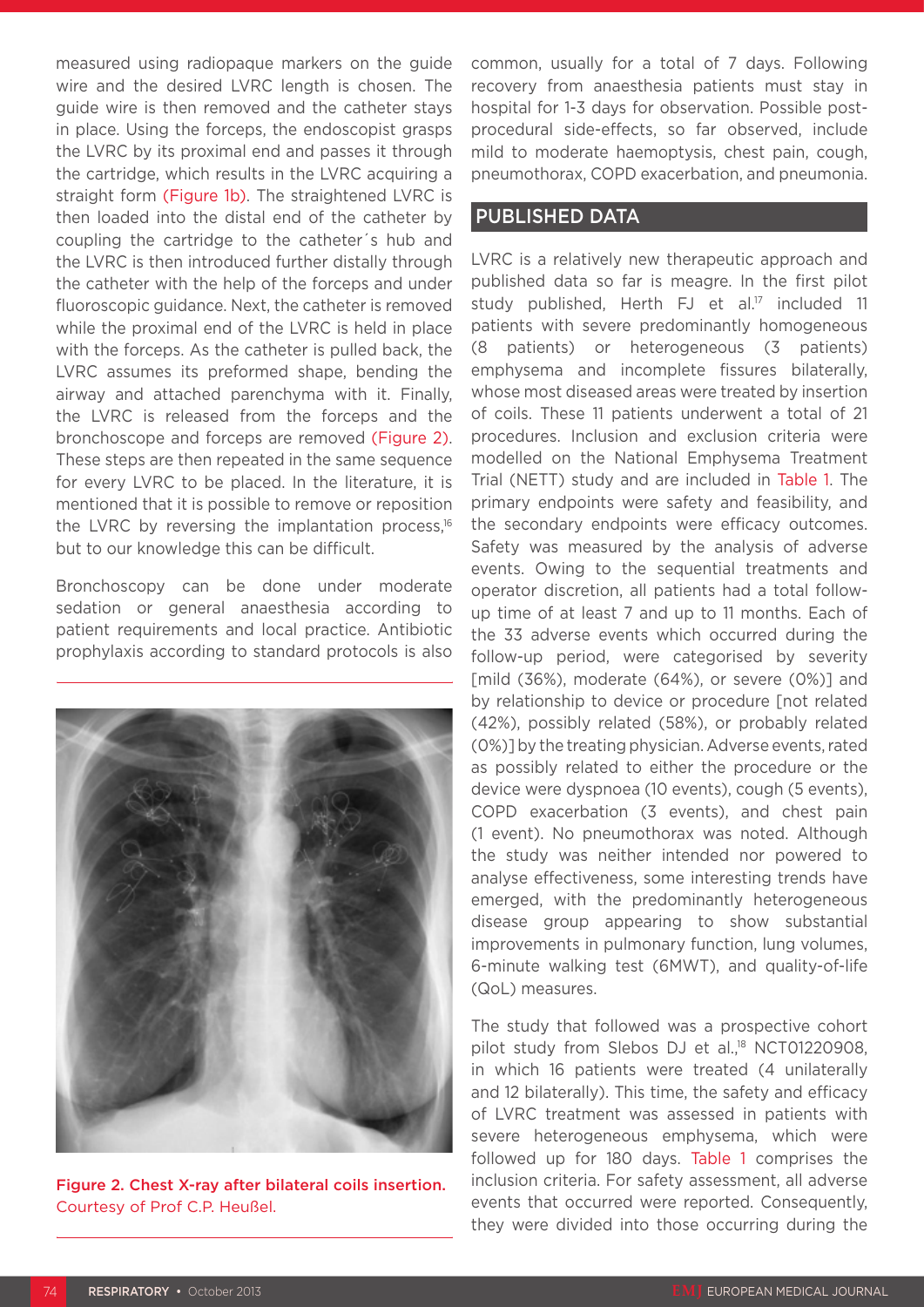|  |  |  |  | Table 1. Main inclusion criteria for three published studies on LVRC treatment of emphysema. |  |  |
|--|--|--|--|----------------------------------------------------------------------------------------------|--|--|
|--|--|--|--|----------------------------------------------------------------------------------------------|--|--|

|                                               | Herth FJ et al. <sup>17</sup> | Slebos DJ et al. <sup>18</sup> | Shah PL et al. <sup>24</sup> |
|-----------------------------------------------|-------------------------------|--------------------------------|------------------------------|
| Age                                           | $\geq$ 35 years               | N/A                            | $\geq$ 35 years              |
| Homogenous/heterogeneous<br>emphysema on HRCT | $+/+$                         | $-/+$                          | $+/+$                        |
| Unilateral/bilateral emphysema<br>on HRCT     | $+/+$                         | $+/+$                          | $+/+$                        |
| FEV1 post-bronchodilation                     | $\leq$ 45% pred               | <45% pred                      | $≤45%$ pred                  |
| <b>TLC</b>                                    | >100% pred                    | >100% pred                     | >100% pred                   |
| mMRC score (scale 0-4)                        | $\geq$ 2                      | >1                             | $\geq$ 2                     |
| Ex-smoker                                     | $\geq$ 8 weeks                | >8 weeks                       | $\geq$ 8 weeks               |
| Informed consent                              | $\pm$                         | <b>NA</b>                      | ÷                            |

HRCT: high resolution computed tomography scan, FEV1: forced expiratory volume in the 1 sec, TLC: total lung capacity, mMRC: modified Medical Research Council dyspnoea scale, pred: predicted.

first 30 post-procedural days, rated as possibly related to either the device or the procedure, and those occurring during the follow-up period from 1 to 6 months. In the first instance, the events reported were pneumothorax (1 event), pneumonia (2 events), COPD exacerbation (6 events), chest pain (4 events), and mild haemoptysis (21 events). In the second instance, pneumonia (3 events) and COPD exacerbation (14 events) were reported. All events resolved with standard care. Concerning efficacy, the primary variable assessed was any change in respiratory-related QoL, as estimated by St George's Respiratory Questionnaire (SGRQ); a significant improvement of 14.9 points (±12.1 points, p=.005), and a total score was reported at 6 months compared to baseline. Additionally, pulmonary function testing (PFT) and 6MWT were performed and the initial improvements observed were sustained throughout the 6 month follow-up period with a Δ forced expiratory volume in 1 sec (FEV 1) of +14.9% (±17.0%), Δ functional vital capacity (FVC) of +13.4% (±12.9%),  $\Delta$  residual volume (RV) of -11.4% (±9.0%), and a  $\Delta$ 6MWT +84.4 m (±73.4 m), with more than 50% of the patients improving to above the minimal clinical important difference (MCID) for  $FEVI<sub>19</sub>$  6MWT,<sup>20-22</sup> and SGRQ.<sup>23</sup> (Table 2)

The most recently published trial, up to August 2013, is a prospective, randomised, multicentre trial from Shah PL et al., $24$  which recruited 47 patients with severe emphysema from three centres in the UK. Patients in this study were randomly allocated in a 1:1 ratio to either LVRC treatment (treatment group, 23 patients) or best medical care (usual care group, 24 patients). Inclusion criteria are provided in Table 1. To the patients of the treatment group, LVRC were inserted into the selected lobe or lobes as previously described. Subsequently, patients were reassessed after 1 month, with stable patients (patients with no substantial deterioration of symptoms and on routine medications for at least 14 days) undergoing treatment of the contralateral lung. Treatment group patients were followed by clinic visits at 30 and 90 days after second treatment. The usual care group underwent similar initial clinical assessments and clinic visits to coincide with the two treatment visits. The primary endpoint of the study was the difference in response in the SGRQ between treatment and usual care groups at 90 days after final treatment. Secondary endpoints were changed from the baseline for percentage of change in FEV1, Total Lung Capacity (TLC), RV, 6MWT, and modified Medical Research Council dyspnoea scale (mMRC). The safety outcome of the study was to identify any potential procedure-related and device-related adverse events at 90 days after final treatment. During the initial treatment recovery period (initial 30 days after each treatment or usual care visit), six serious adverse events (2 exacerbations of COPD, 2 pneumothoraces, which responded quickly to intercostal drainage, and 2 lower respiratory tract infections, a total of 15% incidence) were reported in the LVRC group and one in the usual care group (4% total incidence).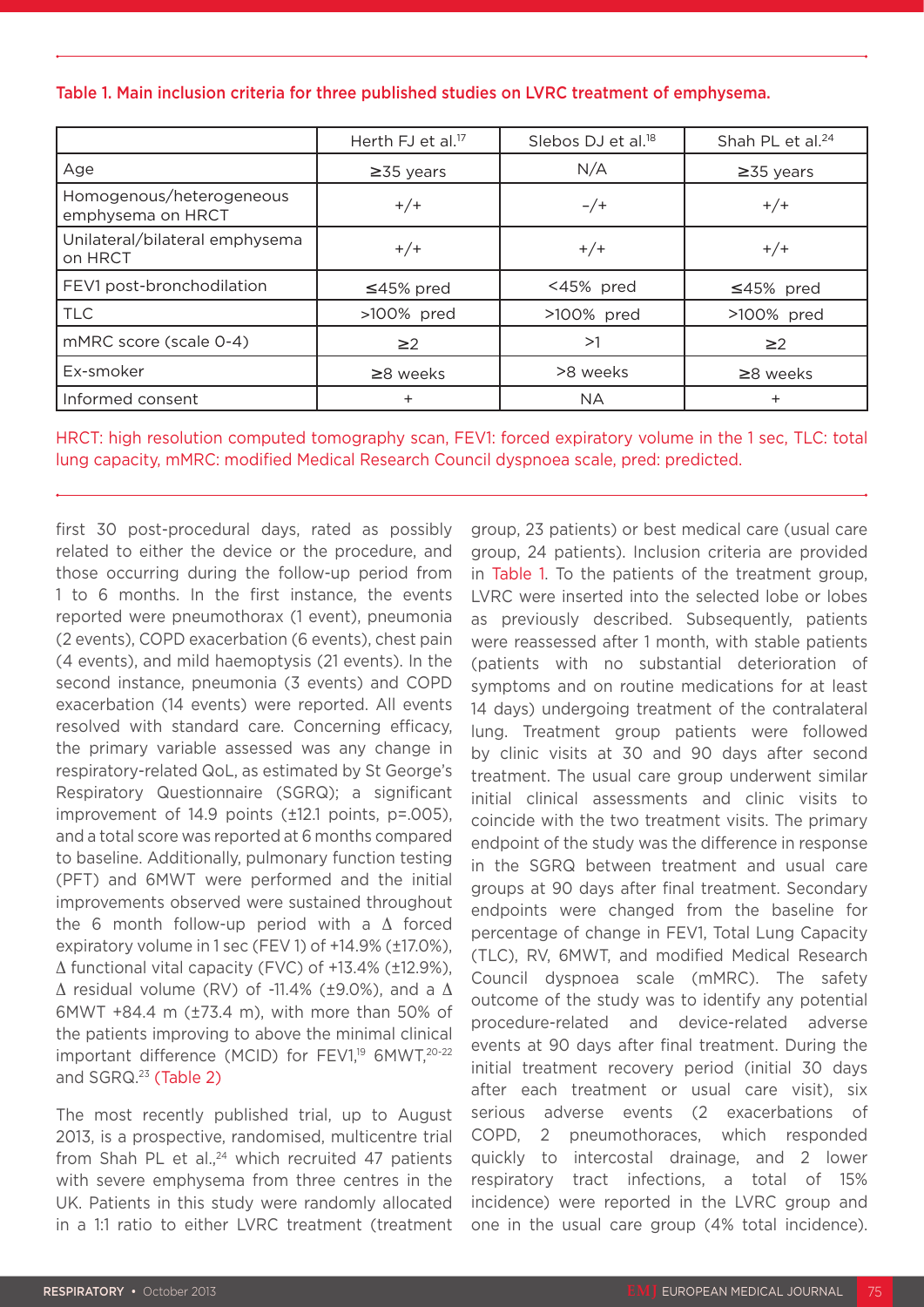### Table 2. Results of three published studies on LVRC treatment of emphysema.

|                                                                                                                                                                                    | <b>Primary endpoints</b>                                                                                                       | <b>Secondary endpoints</b>                                                                                                                                                                                                |  |
|------------------------------------------------------------------------------------------------------------------------------------------------------------------------------------|--------------------------------------------------------------------------------------------------------------------------------|---------------------------------------------------------------------------------------------------------------------------------------------------------------------------------------------------------------------------|--|
| Herth FJ et al. <sup>17</sup>                                                                                                                                                      | Safety:                                                                                                                        | Efficacy (APFT, AmMRC, ASGRQ):                                                                                                                                                                                            |  |
| 11 patients treated with LVRC                                                                                                                                                      | Total of 33 adverse effects;                                                                                                   |                                                                                                                                                                                                                           |  |
| 90 days follow-up                                                                                                                                                                  | 36% mild, 64% moderate, 0%<br>severe; 0% probably related to<br>device or procedure, 58%<br>possibly related, 42% not related. | Patients with heterogeneous<br>emphysema trended to achieve<br>better outcomes. The study was<br>neither designed nor powered to<br>evaluate statistical significance.                                                    |  |
| Slebos DJ et al. <sup>18</sup>                                                                                                                                                     | Safety:                                                                                                                        | Efficacy (APFT, ASGRQ, A6MWT)*:                                                                                                                                                                                           |  |
| 16 patients treated with LVRC<br>30 days follow-up                                                                                                                                 | - pneumothorax, 1 event<br>- COPD exacerbation, 6 events<br>- chest pain, 4 events<br>- mild haemoptysis, 21 events            | ΔFVC%: +17.0±14.9, p=.002<br>ΔFEV1%: +22.6±21.7, p=.004<br>ΔRV%: -12.4±9.0, p<.001<br>ΔRV/TLC%: -8.2±7.1, p=.002<br>∆SGRQ: -12.2±13.5, p=.009<br>Δ6MWT%: +29.8±0.4, p=.006                                                |  |
| 180 days follow-up                                                                                                                                                                 | - pneumonia, 3 events<br>- COPD exacerbation, 14 events                                                                        | ΔFVC%: +13.4±12.9, p=.002<br>ΔFEV1%: +14.9±17, p=.004<br>ΔRV%: -11.4±9.0, p<.001<br>ΔRV/TLC%: -8.0±5.5, p<.001<br>∆SGRQ: -14.9±12.1, p<.001<br>Δ6MWT%: +2.9±36.3, p<.005                                                  |  |
| Shah PL et al. <sup>24</sup>                                                                                                                                                       | Between group difference in<br>SGRQ change from baseline°<br>(intention to treat analysis):                                    | Between group difference in PFT,<br>6MWT, mMRC changes from base-<br>line <sup>o</sup> (intention to treat analysis):                                                                                                     |  |
| 90 days follow-up                                                                                                                                                                  |                                                                                                                                |                                                                                                                                                                                                                           |  |
| [2 patient groups:<br>Treatment group (23 patients   -8.36 (-16.24 to -0.47),<br>assigned to LVRC treatment)<br>Control group (24 patients<br>assigned to control, usual<br>care)] | $p = 0.04$                                                                                                                     | TLC: -0.11 (-0.29 to 0.07),<br>$p=0.22$<br>RV: -0.31 (-0.59 to -0.04),<br>$p = 0.03$<br>6MWT: 63.55 (32.57 to 94.53)<br>p<0.001<br>% change in FEV: 10.62 (1.12 to<br>20.12), p=0.03<br>mMRC: -0.15 (-0.60 to 0.30) p=0.5 |  |

\*Data are presented as change from baseline ±SD.

°Corrected for difference between groups at baseline.

LVRC: lung volume reduction coils, PFT: pulmonary function testing, COPD: chronic obstructive pulmonary disease, 6MWT: 6-min walking test, SGRQ: St George's Respiratory Questionnaire, PFT: pulmonary function testing, FEV1: forced expiratory volume in 1 sec, FVC: functional vital capacity, TLC: total lung capacity, RV: Residual Volume, mMRC: modified Medical Research Council dyspnoea scale.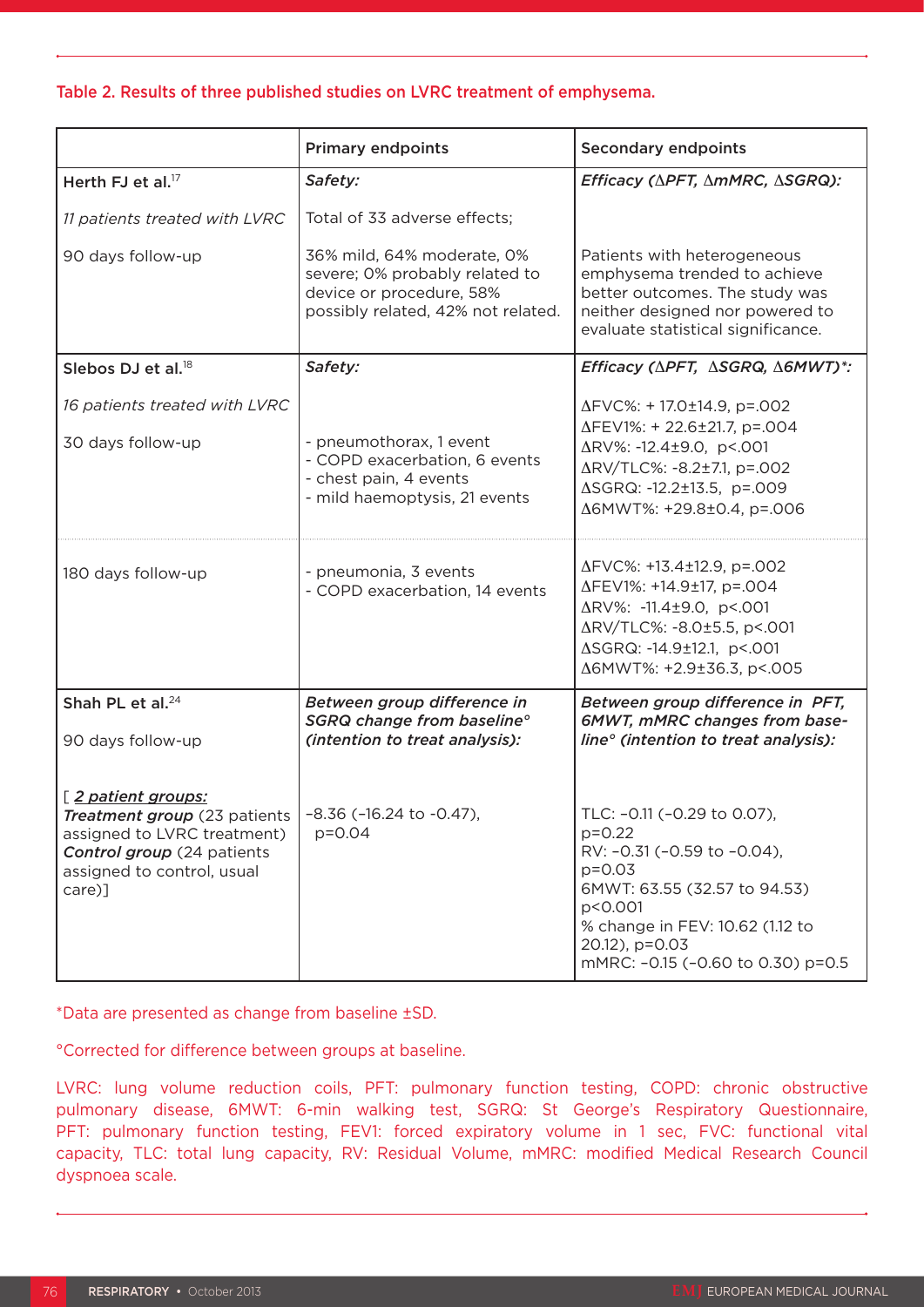During the next 2 months, and until completion of the follow-up, three serious adverse events were reported in the treatment group and three in the usual care group (exacerbations and lower respiratory tract infections). The results of the analysis included a statistically and clinically significant improvement of SGRQ score (–8.11 [–13.83 to –2.39]) as well as in 6MWT (51.15 m [27.65 m to 74.66 m]) and improvement in the percentage of change in FEV1 (14.19 [6.84 to 21.551) and reduction of RV (-0.51 L  $[-0.73 \text{ L to}]$ –0.30 L]) at 90 days after final procedure. For further results see also Table 2. In all parameters, the changes were greater in the LVRC group than in the usual care group. There was no significant between-group difference observed in the change in mMRC, TLC and also in serious adverse events occurrence.

# ONGOING STUDIES

Currently there are several new trials ongoing, or which have recently been completed, that address some of the issues mentioned above. Their data and conclusions should be considered to be preliminary until they have been published in a peer-reviewed journal. Amongst them, a single-arm, open-label study has been recently completed (NCT01421082) which evaluates physiologic parameters directly related to the possible mechanisms of action of LVRC in subjects with homogeneous emphysema. Relative data have been published in abstract form.25 Several multicentre studies from Germany, France, and the Netherlands have been recently completed (NCT01328899), or are currently recruiting participants (NCT01822795), (NCT01806636), with primary outcomes aiming to validate the safety and clinical efficacy of LVRC as well as its cost-effectiveness. The RENEW study (NCT01608490), a multicentre, randomised, assessor-blinded controlled study of safety and effectiveness of LVRC is expected to follow-up 315 participants from USA and Europe for 1 year. Some of the latest results from research concerning LVRC, presented as abstracts at the European Respiratory Society Congress (2013), further focus on elucidating the mechanism of coils´ action, probably by improving lung compliance25 and also prove its efficacy in patients with homogeneous emphysema; efficacy sustained for longer periods of time, up to 1 year, both in patients with heterogeneous and homogeneous emphysema has been also addressed.<sup>26,27</sup> In heterogeneous

emphysema and bilaterally incomplete fissures, unilateral LVRC showed improvement in exercise capacity, QoL and PFT at 90 days with a tendency to decrease at 6 months post intervention.<sup>28</sup>

### **DISCUSSION**

The above studies show that LVRC, as a novel therapeutic approach of patients with advanced COPD and severe emphysema, seems so far to be promising due to its safety and feasibility. The procedure itself is technically feasible and results in significant improvements in pulmonary function, exercise capacity, and QoL, with an overall acceptable safety profile.

In emphysema patients, as the disease progresses, the lung becomes too large and can neither expand fully nor function effectively within the rigid chest cavity, and this increasing hyperinflation results in reduced exercise capacity. Furthermore, the respiratory muscles are forced to contract at a mechanical disadvantage and consequently, the work of breathing is increased, leading to patients experiencing gradually deteriorating shortness of breath, limited exercise capacity and decreasing quality of life.<sup>29</sup> As Shah et al.<sup>24</sup> pointed out in the RESET trial, the beneficial effects of LVRC could be explained, due to regional compression of the lung and subsequent expansion of better functioning areas of the lungs, and also due to the re-establishment of tethering in the small airways, which improves elastic recoil of the lung. This results in more efficient support of the walls of the small airways, holding them open and preventing premature collapse or narrowing during expiration, resulting in gradual release of trapped gas. This mechanism would also reduce dynamic hyperinflation, explaining the improvement in exercise capacity that has been observed.

Further research is necessary in order to elucidate whether the patient selection criteria and methodology currently used are amenable to improvements. It is also essential to elucidate whether the positive results of LVRC treatment that we have so far, are consistent amongst larger groups of patients, and to also possibly determine which subgroups of patients will have the best outcomes. To date, post-intervention follow-up has been short and long-term results are still not known. We need to establish the duration of benefit and also its cost-effectiveness, when compared to optimal medical treatment before